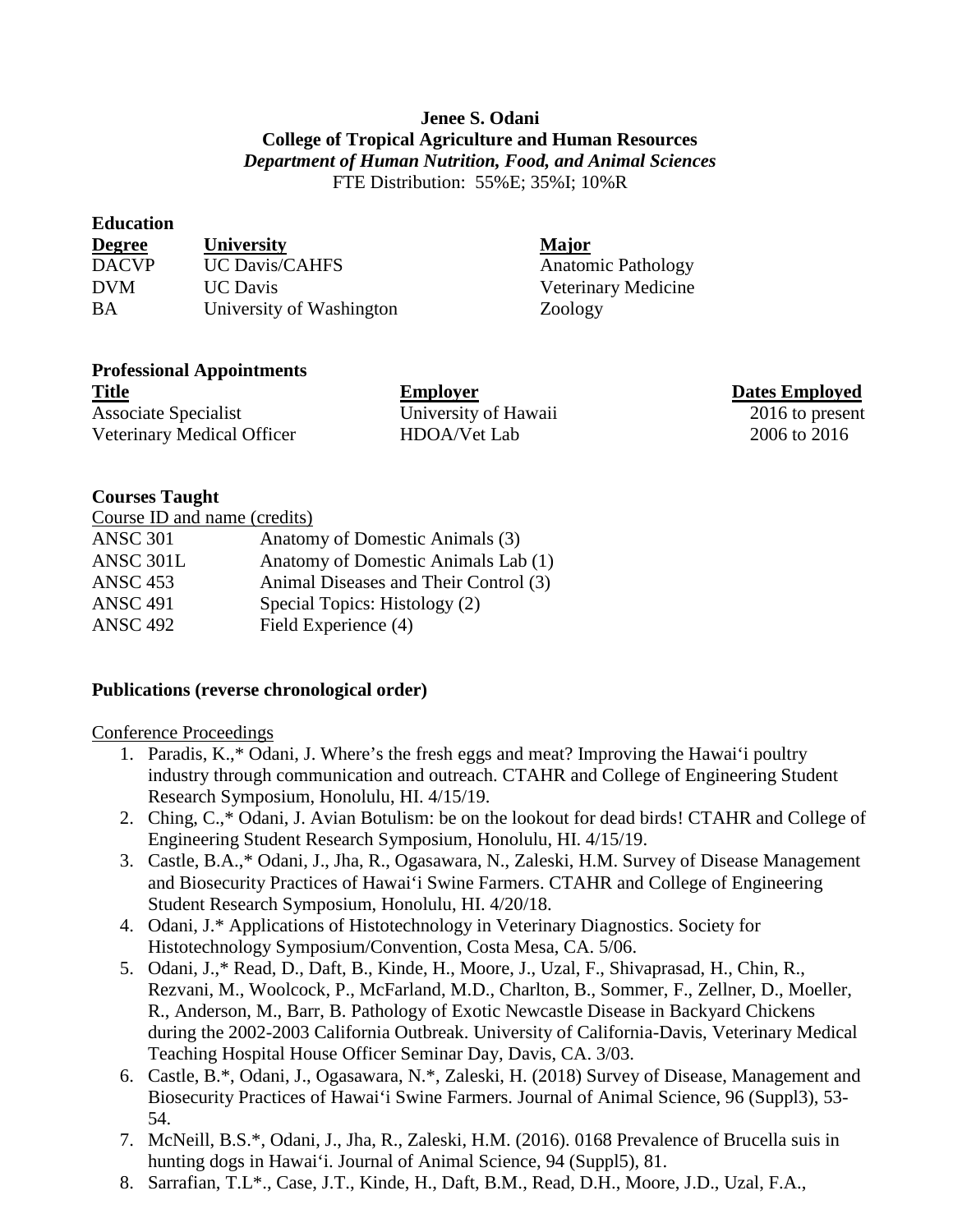Anthenill, L.A., Diab, S.S., Odani, J.S., Mysore, J., St. Leger, J.A., Barr, B.C., Anderson, M.L., Stover, S.M., White, N., II (Editor). Fatal Musculoskeletal Injuries of Quarter Horse Racehorses in California. Proceedings of the 55th Annual Convention of the American Association of Equine Practitioners, Las Vegas, NV, December 5-9, 2009, pp. 190-191.

Refereed Journal Publications

- 1. Yamasaki, L.S., Iwai, T., Klinger-Bowen, R., Weese, D., Odani, J., Wong, M. Identification of Nile tilapia (Oreochromix niloticus) and its hybrids in natural environments in Hawaii. (in press), Aquaculture.
- 2. Domingo, R., Perez, C., Klair, D., Vu, H., Candelario-Tochiki, A., Wang, X., Camson, A., Uy, J.N., Salameh, M., Arizala, D. and Dobhal, S. 2021. Genome-informed loop-mediated isothermal amplification assay for specific detection of Pectobacterium parmentieri in infected potato tissues and soil. Scientific reports. 11(1);1-14.
- 3. Cadmus, K., Mete, A., Harris, M., Anderson, D., Sato, Y., Helm, J., Boger, L., Odani, J., Ficken, M., Pabilonia, K.1 (2019). Causes of mortality in backyard poultry in eight states in the United States. Journal of Veterinary Diagnostics Investigation, 31(3):318-326.
- 4. Odani, J., Sox, E., Coleman, W., Jha, R., Malik, R. 20021. First documented cases of canine neuroangiostrongyliasis due to Angiostrongylus cantonensis in Hawai'i. Journal of the American Animal Hospital Association. 57(1);42-46.
- 5. Calle, A.F., Wu, B., Odani, J.S., Duponte, M.W., Li, Yong. 2021. Development of Salmonella testing capacity for the Hawaii egg and poultry industry. Pacific Agriculture and Natural Resources. 11:19-23.
- 6. Diab, S.S., Kinde, H., Moore, J., Shahriar, M.F., Odani, J., Anthenill, L., Songer, G., Uzal, F.A. 2012. Pathology of Clostridium perfringens Type C Enterotoxemia in Horses. Veterinary Pathology, 49(2):255-263.
- 7. Diab, S., Pascoe, J., Shahriar, M., Read, D., Kinde, H., Moore, J., Odani, J., Uzal, F. 2009. Study of laryngopharyngeal pathology in Thoroughbred horses in southern California. Equine Veterinary Journal, 41(9):903-907.
- 8. Odani, J.S.1, Blanchard, P.C., Adaska, J.M., Moeller, R.B., Uzal, F.A. 2009. Malignant edema in postpartum dairy cattle. Journal of Veterinary Diagnostic Investigation, 21(6):920-924.
- 9. Uzal, F. A.1, Houston, R. S., Riley, S. P. D., Poppenga, R., Odani, J., Boyce, W. 2007. Notoedric mange in two free-ranging mountain lions (Puma concolor). Journal of Wildlife Diseases, 43(2), 274-278.
- 10. Ortega, J.1, Daft, B., Assis, R.A., Kinde, H., Anthenill, L., Odani, J., Uzal, F.A. 2007. Infection of internal umbilical remnant in foals by Clostridium sordellii. Veterinary Pathology, 44(3), 269-75.
- 11. Anthenill, L.A.1, Stover, S.M., Gardner, I.A., Hill, A.E., Lee, C.M., Anderson, M.L., Barr, B.C., Read, D.H., Johnson, B.J., Woods, L.W., Daft, B.M., Kinde, H., Moore, J.D., Farman, C.A., Odani, J.S., Pesavento, P.A., Uzal, F.A., Case, J.T., Ardans. A.A. 2006. Association between findings on palmarodorsal radiographic images and detection of a fracture in the proximal sesamoid bones of forelimbs obtained from cadavers of racing Thoroughbreds. American Journal of Veterinary Research, 67(5):858-68.
- 12. Uzal, F.A.1, Woods, L., Stillian, M., Nordhausen, R., Read, D.H., Van Kampen, H., Odani, J., Hietala, S., Hurley, E.J., Vickers, M.L., Gard, S.M. 2004. Abortion and ulcerative posthitis associated with caprine herpesvirus-1 infection in goats in California. Journal of Veterinary Diagnostic Investigation, 16(5), 478-484.
- 13. Kinde, H.1, Read, D.H., Daft, B.M., Hammarlund, M., Moore, J.D., Uzal, F.A., Mukai, J., Woolcock, P. 200). The Occurrence of Avian Influenza A Subtype H6N2 in Commercial Layer Flocks in Southern California (2000-02): Clinicopathologic Findings. Avian Diseases, 47:1214- 1218.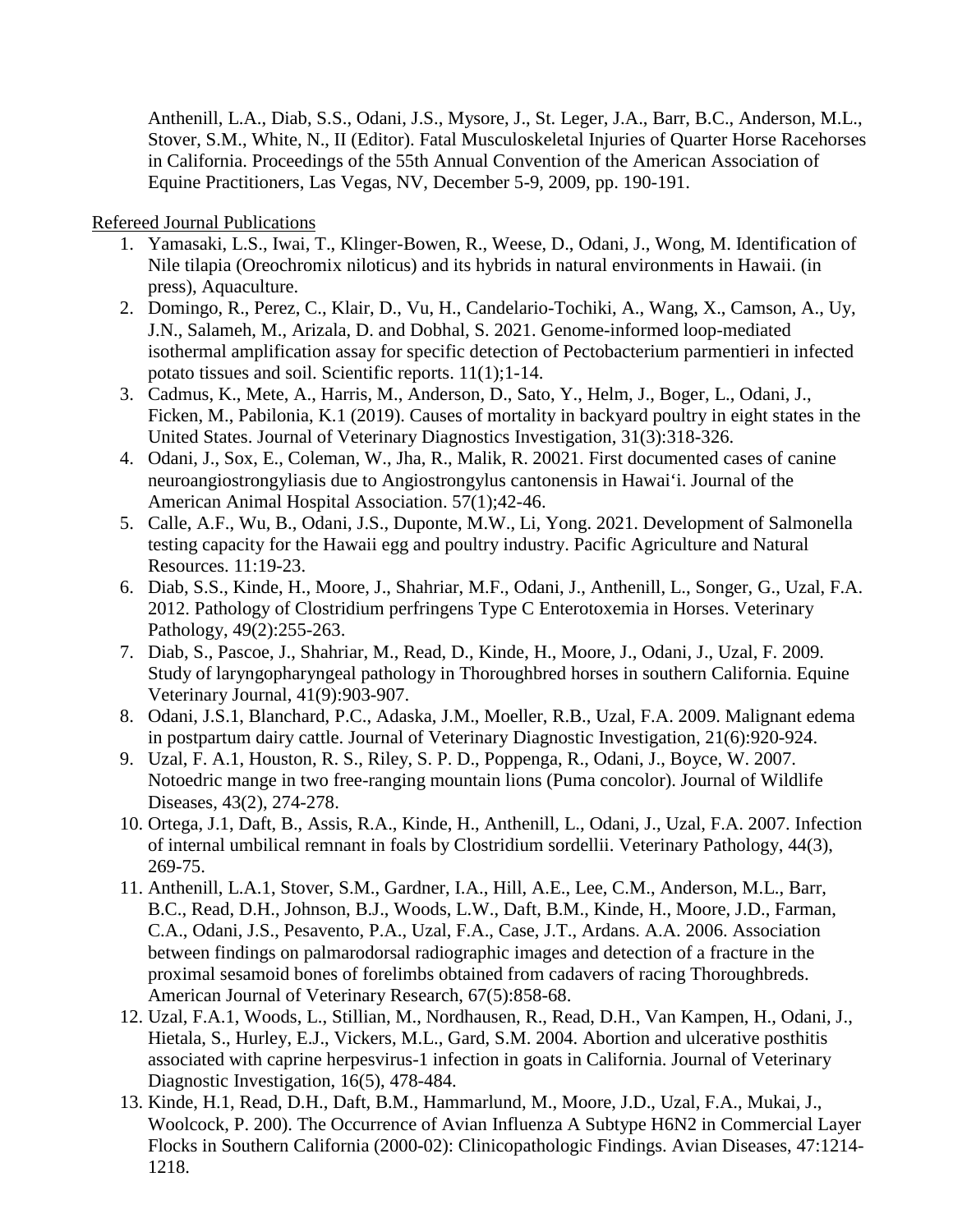Extension Publications

- 1. Katulski, S., Thorne, M. S., Odani, J., & Oshiro, M. 2020. Copper Supplementation for Beef Cattle in Hawai'i. College of Tropical Agriculture and Human Resources, Honolulu, HI.
- 2. DuPonte, M., Odani, J., Li, Y., Jha, R., Kow, T., & Kahana, J. 2020. An Overview of Hawaii Egg Quality Assurance Program for Producer Education and Implementation Programing: A New Producer Guide. College of Tropical Agriculture and Human Resources, Honolulu, HI.
- 3. Odani, J., Cowie, R., Jarvi, S., & Malik. R. 2019 Rat Lungworm Disease for the Veterinary Professional. Information about the emerging zoonotic pathogen, *Angiostrongylus cantonensis*, its life cycle, modes of transmission, diagnosis, and treatment.
- 4. Mogren, C. & Odani, J. 2019. Compliance with Beekeeping Laws in Hawai'i. College of Tropical Agriculture and Human Resources, Honolulu, HI. An expanded collection of regulations concerning beekeeping, including veterinary roles.
- 5. Castle B.A., Primavera T.G., Odani, J.S., Heskett T.W., and Zaleski H.M. 2018. Biosecurity Procedures for Visits to Swine Farms. College of Tropical Agriculture and Human Resources, Honolulu, HI. In press. This document was primarily drafted by B. Castle (Graduate Student) based on procedures I developed while employed at the Hawai'i Department of Agriculture.
- 6. Odani, J. 2018. Veterinary Feed Directive. College of Tropical Agriculture and Human Resources, Honolulu, HI. Provided producers and veterinarians with a handout and brochure versions of simplified summaries of the new rules regarding use of antimicrobials in animal feed and the role of the veterinarian.

Creative Works (ex. Extension Videos, Websites, Blogs, Creative Designs and Exhibitions, etc.)

- 1. 2019. A Veterinary Perspective of Rat Lungworm Disease. College of Tropical Agriculture and Human Resources, Honolulu, HI.
- 2. 2019. Rat Lungworm Disease for Dog Owners. College of Tropical Agriculture and Human Resources, Honolulu, HI.

Leadership Roles (Committees, Boards, Advisory, etc.)

- 1. 2020-present ANSC BS Program Learning Assessment Coordinator
- 2. 2018-present Departmental Faculty Representative, University of Hawai'i Professional Assembly
- 3. 2017-present Provide veterinary care and consultation for CTAHR researchers: Institutional Animal Care and Use Committee (IACUC) protocols 08-422-9, 16-22319-3, 13-1639-6, 13- 1639-6, 17-2605-2. Conducted 8 animal necropsies as the veterinary consultant for these protocols. Work with the IACUC to address any animal health or welfare concerns that may arise.
- 4. 2017-present Member of the HNFAS Space Committee to help with logistics of space utilization by students, faculty, and staff within the department.
- 5. 2017-present Judge for CTAHR/COE Student Research Symposium
- 6. 2016-present Member of the Charles Reid DVM. Memorial Scholarship Committee; Chairperson, 2017 to present. I update and disseminate application materials to pre-veterinary medicine students, collect and organize application submissions, summarize data into a spreadsheet, convene a selection/awarding meeting with members of the University and the veterinary profession, and oversee the actual awarding within the UH fiscal process.
- 7. 2016-present Member of the HNFAS Curriculum Committee: reviews course offerings, new course content, major requirements, and other issues related to the Animal Sciences curriculum.
- 8. 2016-present Member of the HNFAS Scholarship Committee: meets annually to review student applications and determines scholarship awards.
- 9. 2016-present Advisor to the Pre-vet Club at UH Mānoa: serve as University liaison and advisor to club of pre-veterinary medicine students (typically ~30-50 each year). Oversee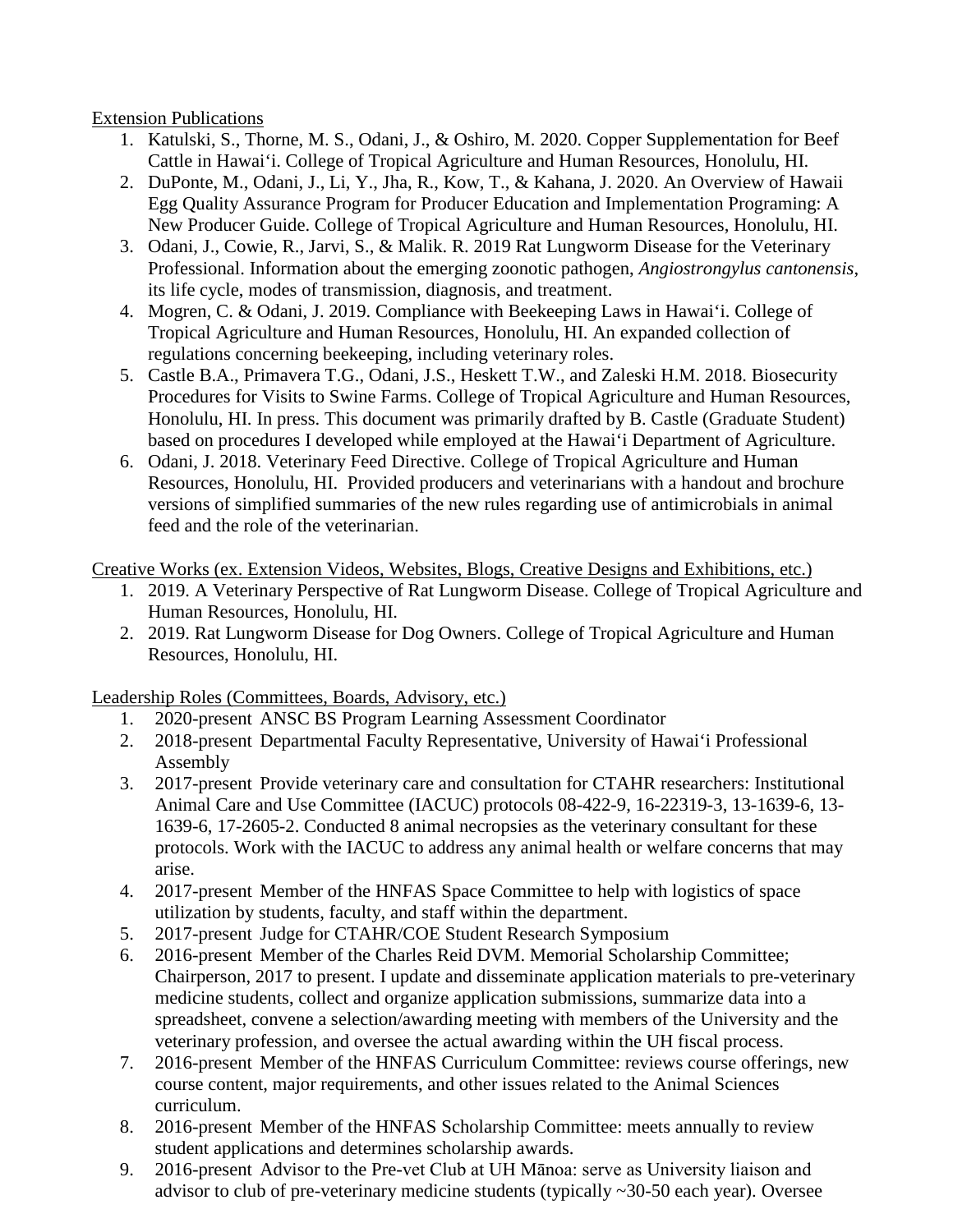school and community activities and provides logistical support.

10. 2016 Aloha United Way Departmental Coordinator: coordinated activities for a state-wide charitable organization.

## **Graduate Students**

| Category                           | <b>Current Number of Students</b> | Number Graduated (Career) |
|------------------------------------|-----------------------------------|---------------------------|
| <i>Chair</i> of Master Committees  |                                   |                           |
| <b>Member of Master Committees</b> |                                   |                           |
| Member of PhD Committees           |                                   |                           |

### **Grant Support**

- 1. PI. Animal Disease Diagnostic Laboratory Support for Shrimp Pathogens. Hawaii Invasive Species Council. 2021. \$11,186.18 10/1/21-9/30/22.
- 2. PI. Advancing Aquatic Animal Disease Diagnostics. CTSA. 2020. \$99,862.
- 3. PI. Enhanced Disease Surveillance and Biosecurity for Hawai'i's SPF Shrimp Broodstock Industry. Center for Tropical and Subtropical Aquaculture. \$50,000. Research grant to investigate the disease status of local aquacultured shrimp, primarily focusing on general health screening, parasites, and emerging or other significant (e.g., regulatory) diseases. This project also aims to screen imported feed components for shrimp pathogens.
- 4. Co-PI. Application of Genetic and Reproduction Technologies to Improve Hawaii Grass-fed Beef Cattle Production. CTAHR Team Science, \$80,000. PI: Jinzeng Yang. I will be responsible for developing the biosecurity and health management protocols for project animals.
- 5. PI. Diagnosing Prevalent Diseases in Aquacultured Fish. Center for Tropical and Subtropical Aquaculture. 9/1/19-8/31/20. \$74,439. Research grant to investigate the disease status of local aquacultured fish, primarily focusing on emerging or other significant (e.g., regulatory) diseases.
- 6. Co-PI. Improvement of Reproductive Efficiency in Hawaiian Cattle. Hawaii Department of Agriculture (HDOA). 2019-2022. \$114,178. PI: Birendra Mishra. I will be responsible for histopathologic evaluation of tissues.
- 7. Co-PI. Assessment of Ovarian Tumors in Cattle. NIFA/USDA-Animal Health. 2019-2021. \$12,000. PI: Birendra Mishra. I am responsible for histopathologic evaluation of tissues.
- 8. Co-PI. The Hawai'i Egg Quality Assurance Education and Implementation Program Phase II NPIP: the use of Local Surveillance and Analysis for Hawai'i's Poultry Industry. Hawai'i Department of Agriculture (HDOA). 7/1/18-7/1/20. \$81,730. PI: Michael Duponte. My role in this project is to work with HDOA to develop the rules and protocols for the state's participation in the National Poultry Improvement Program (NPIP) and to oversee the training of a graduate student to educate producers, collect samples, and conduct pathogen surveillance testing.
- 9. Co-PI. Artificial Insemination as a Tool to Improve Livestock Genetics in Hawai'i County. County of Hawai'i, Department of Research and Development. 10/1/18-9/30/19. \$8,000. PI: Michael Duponte. My role is to help develop the biosecurity and testing protocols to ensure the high health status of the donor bulls.
- 10. PI. Hawai'i Animal Disease Traceability Database Practices and Procedures Report. Hawai'i Department of Agriculture. 4/13/18-6/30/18. \$5,665. Analyzed current animal identification and traceability practices in the Animal Industry Division (HDOA) and create a written manual for use in training. Analyzed gaps and needs within the current program
- 11. PI. A Shrimp Disease Diagnostic Laboratory for Hawai'i. Center for Tropical and Subtropical Aquaculture. 12/1/18-11/30/19. \$50,000. This important project seeks to develop a USDA-